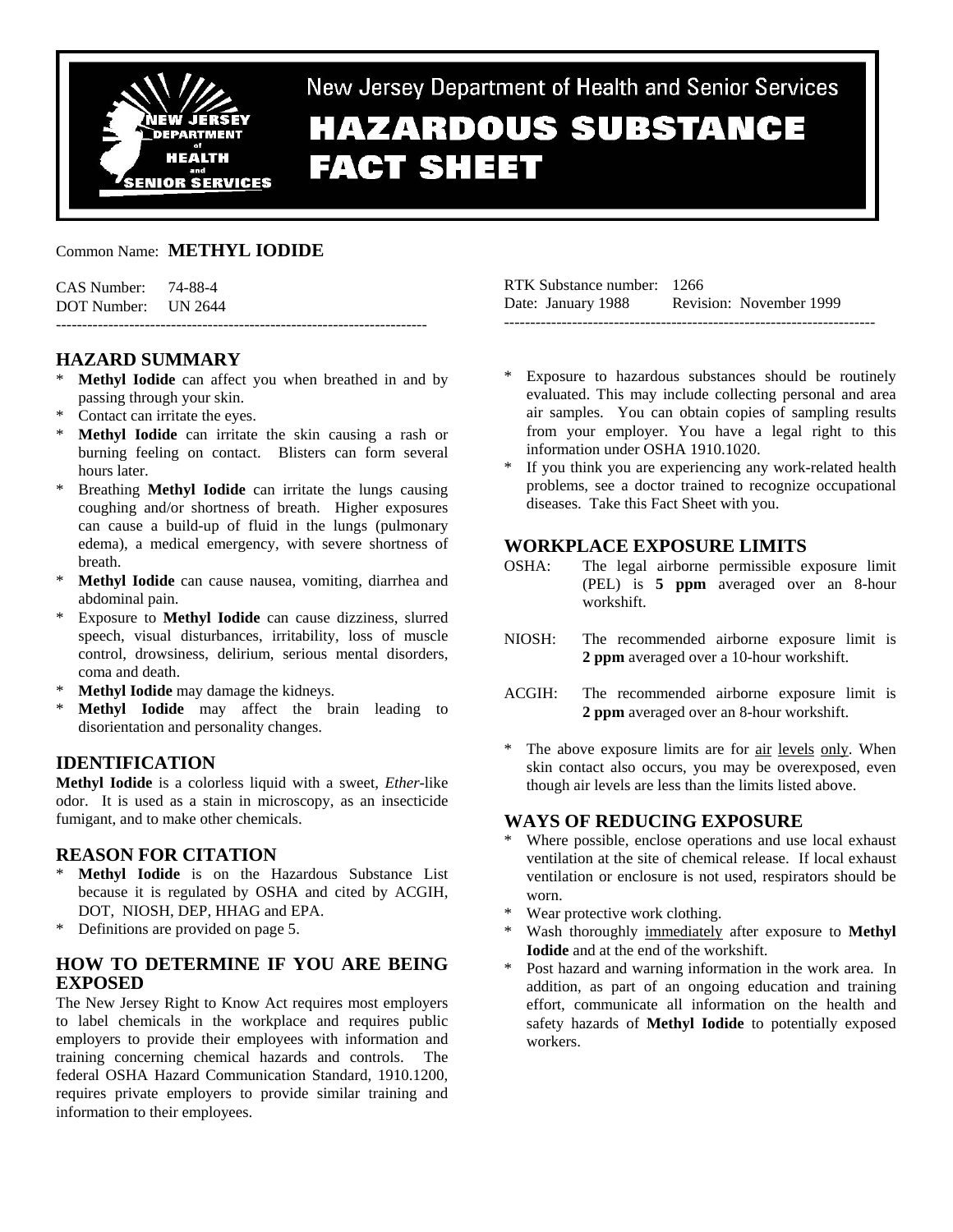# **METHYL IODIDE** page 2 of 6

This Fact Sheet is a summary source of information of all potential and most severe health hazards that may result from exposure. Duration of exposure, concentration of the substance and other factors will affect your susceptibility to any of the potential effects described below.

---------------------------------------------------------------------------

### **HEALTH HAZARD INFORMATION**

#### **Acute Health Effects**

The following acute (short-term) health effects may occur immediately or shortly after exposure to **Methyl Iodide**:

- Contact can irritate the eyes.
- \* **Methyl Iodide** can irritate the skin causing a rash or burning feeling on contact. Blisters can form several hours later.
- Breathing **Methyl Iodide** can irritate the lungs causing coughing and/or shortness of breath. Higher exposures can cause a build-up of fluid in the lungs (pulmonary edema), a medical emergency, with severe shortness of breath.
- \* **Methyl Iodide** can cause nausea, vomiting, diarrhea and abdominal pain.
- \* Exposure to **Methyl Iodide** can cause dizziness, slurred speech, visual disturbances, irritability, loss of muscle control, drowsiness, delirium, serious mental disorders, coma and death.

### **Chronic Health Effects**

The following chronic (long-term) health effects can occur at some time after exposure to **Methyl Iodide** and can last for months or years:

#### **Cancer Hazard**

- There is limited evidence that **Methyl Iodide** causes cancer in animals. It may cause cancer of the lungs.
- Many scientists believe there is no safe level of exposure to a carcinogen. Such substances may also have the potential for causing reproductive damage in humans.

#### **Reproductive Hazard**

According to the information presently available to the New Jersey Department of Health and Senior Services, **Methyl Iodide** has not been tested for its ability to affect reproduction.

#### **Other Long-Term Effects**

- **Methyl Iodide** can irritate the lungs. Repeated exposure may cause bronchitis to develop with cough, phlegm, and/or shortness of breath.
- \* **Methyl Iodide** may damage the kidneys.
- Methyl Iodide may affect the brain leading to disorientation and personality changes.

### **MEDICAL**

#### **Medical Testing**

For those with frequent or potentially high exposure (half the TLV or greater, or significant skin contact), the following are recommended before beginning work and at regular times after that:

\* Lung function tests.

If symptoms develop or overexposure is suspected, the following are recommended:

- Consider chest x-ray after acute overexposure.
- Kidney function tests.
- Evaluate for brain effects such as changes in memory, concentration, sleeping patterns and mood (especially irritability and social withdrawal), as well as headaches and fatigue. Consider evaluations of the cerebellar, autonomic and peripheral nervous systems. Positive and borderline individuals should be referred for neuropsychological testing.

Any evaluation should include a careful history of past and present symptoms with an exam. Medical tests that look for damage already done are not a substitute for controlling exposure.

Request copies of your medical testing. You have a legal right to this information under OSHA 1910.1020.

#### **Mixed Exposures**

Because smoking can cause heart disease, as well as lung cancer, emphysema, and other respiratory problems, it may worsen respiratory conditions caused by chemical exposure. Even if you have smoked for a long time, stopping now will reduce your risk of developing health problems.

### **WORKPLACE CONTROLS AND PRACTICES**

Unless a less toxic chemical can be substituted for a hazardous substance, **ENGINEERING CONTROLS** are the most effective way of reducing exposure. The best protection is to enclose operations and/or provide local exhaust ventilation at the site of chemical release. Isolating operations can also reduce exposure. Using respirators or protective equipment is less effective than the controls mentioned above, but is sometimes necessary.

In evaluating the controls present in your workplace, consider: (1) how hazardous the substance is, (2) how much of the substance is released into the workplace and (3) whether harmful skin or eye contact could occur. Special controls should be in place for highly toxic chemicals or when significant skin, eye, or breathing exposures are possible.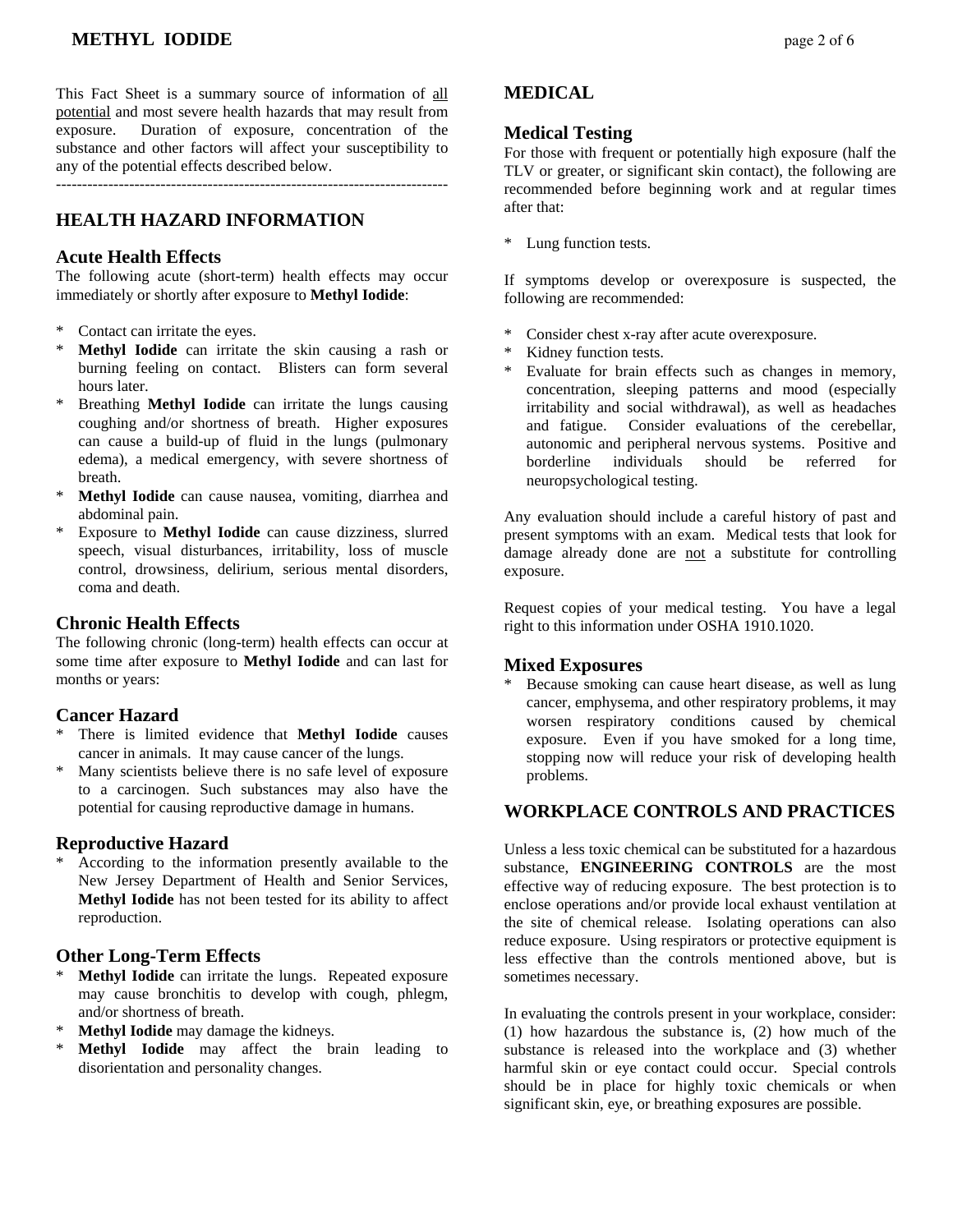\* Where possible, automatically pump liquid **Methyl Iodide** from drums or other storage containers to process containers.

Good **WORK PRACTICES** can help to reduce hazardous exposures. The following work practices are recommended:

- \* Workers whose clothing has been contaminated by **Methyl Iodide** should change into clean clothing promptly.
- Do not take contaminated work clothes home. Family members could be exposed.
- Contaminated work clothes should be laundered by individuals who have been informed of the hazards of exposure to **Methyl Iodide**.
- \* Eye wash fountains should be provided in the immediate work area for emergency use.
- \* If there is the possibility of skin exposure, emergency shower facilities should be provided.
- \* On skin contact with **Methyl Iodide**, immediately wash or shower to remove the chemical. At the end of the workshift, wash any areas of the body that may have contacted **Methyl Iodide**, whether or not known skin contact has occurred.
- \* Do not eat, smoke, or drink where **Methyl Iodide** is handled, processed, or stored, since the chemical can be swallowed. Wash hands carefully before eating, drinking, smoking, or using the toilet.

# **PERSONAL PROTECTIVE EQUIPMENT**

WORKPLACE CONTROLS ARE BETTER THAN PERSONAL PROTECTIVE EQUIPMENT. However, for some jobs (such as outside work, confined space entry, jobs done only once in a while, or jobs done while workplace controls are being installed), personal protective equipment may be appropriate.

OSHA 1910.132 requires employers to determine the appropriate personal protective equipment for each hazard and to train employees on how and when to use protective equipment.

The following recommendations are only guidelines and may not apply to every situation.

# **Clothing**

- \* Avoid skin contact with **Methyl Iodide**. Wear protective gloves and clothing. Safety equipment suppliers/ manufacturers can provide recommendations on the most protective glove/clothing material for your operation.
- \* All protective clothing (suits, gloves, footwear, headgear) should be clean, available each day, and put on before work.
- \* ACGIH recommends *Polyvinyl Alcohol* and *Viton* as protective materials.

## **Eye Protection**

- Wear indirect-vent, impact and splash resistant goggles when working with liquids.
- Wear a face shield along with goggles when working with corrosive, highly irritating or toxic substances.

# **Respiratory Protection**

### **IMPROPER USE OF RESPIRATORS IS DANGEROUS.**

Such equipment should only be used if the employer has a written program that takes into account workplace conditions, requirements for worker training, respirator fit testing and medical exams, as described in OSHA 1910.134.

Where the potential exists for exposure over 2 ppm, use a MSHA/NIOSH approved supplied-air respirator with a full facepiece operated in a pressure-demand or other positivepressure mode. For increased protection use in combination with an auxiliary self-contained breathing apparatus operated in a pressure-demand or other positivepressure mode.

# **HANDLING AND STORAGE**

- \* Prior to working with **Methyl Iodide** you should be trained on its proper handling and storage.
- A regulated, marked area should be established where **Methyl Iodide** is handled, used, or stored.
- **Methyl Iodide** is not compatible with OXIDIZING AGENTS (such as PERCHLORATES, PEROXIDES, PERMANGANATES, CHLORATES, NITRATES, CHLORINE, BROMINE and FLUORINE); TRIALKYL-PHOSPHINES; SILVER CHLORIDE; SODIUM; OXYGEN; and STRONG BASES (such as SODIUM HYDROXIDE and POTASSIUM HYDROXIDE).
- Store in tightly closed containers in a cool, dry, wellventilated area away from LIGHT and HEAT.

# **QUESTIONS AND ANSWERS**

- Q: If I have acute health effects, will I later get chronic health effects?
- A: Not always. Most chronic (long-term) effects result from repeated exposures to a chemical.
- Q: Can I get long-term effects without ever having shortterm effects?
- A: Yes, because long-term effects can occur from repeated exposures to a chemical at levels not high enough to make you immediately sick.
- Q: What are my chances of getting sick when I have been exposed to chemicals?
- A: The likelihood of becoming sick from chemicals is increased as the amount of exposure increases. This is determined by the length of time and the amount of material to which someone is exposed.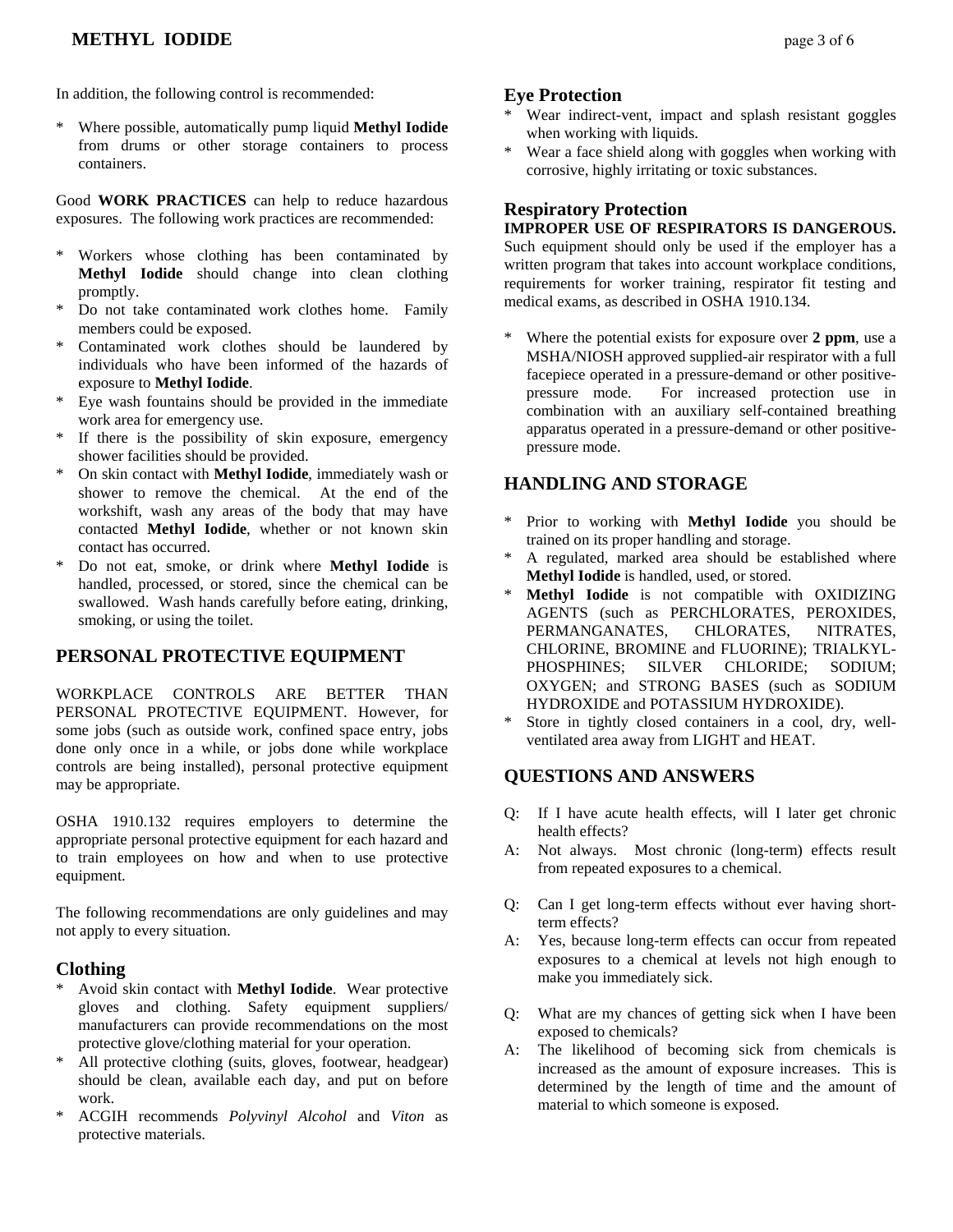- Q: When are higher exposures more likely?
- A: Conditions which increase risk of exposure include physical and mechanical processes (heating, pouring, spraying, spills and evaporation from large surface areas such as open containers), and "confined space" exposures (working inside vats, reactors, boilers, small rooms, etc.).
- Q: Is the risk of getting sick higher for workers than for community residents?
- A: Yes. Exposures in the community, except possibly in cases of fires or spills, are usually much lower than those found in the workplace. However, people in the community may be exposed to contaminated water as well as to chemicals in the air over long periods. This may be a problem for children or people who are already ill.
- Q: Don't all chemicals cause cancer?
- A: No. Most chemicals tested by scientists are not cancercausing.
- Q: Should I be concerned if a chemical causes cancer in animals?
- A: Yes. Most scientists agree that a chemical that causes cancer in animals should be treated as a suspected human carcinogen unless proven otherwise.
- Q: But don't they test animals using much higher levels of a chemical than people usually are exposed to?
- A: Yes. That's so effects can be seen more clearly using fewer animals. But high doses alone don't cause cancer unless it's a cancer agent. In fact, a chemical that causes cancer in animals at high doses could cause cancer in humans exposed to low doses.

--------------------------------------------------------------------------- The following information is available from:

 New Jersey Department of Health and Senior Services Occupational Health Service PO Box 360 Trenton, NJ 08625-0360 (609) 984-1863 (609) 292-5677 (fax)

Web address: http://www.state.nj.us/health/eoh/odisweb/

#### **Industrial Hygiene Information**

Industrial hygienists are available to answer your questions regarding the control of chemical exposures using exhaust ventilation, special work practices, good housekeeping, good hygiene practices, and personal protective equipment including respirators. In addition, they can help to interpret the results of industrial hygiene survey data.

#### **Medical Evaluation**

If you think you are becoming sick because of exposure to chemicals at your workplace, you may call personnel at the Department of Health and Senior Services, Occupational Health Service, who can help you find the information you need.

#### **Public Presentations**

Presentations and educational programs on occupational health or the Right to Know Act can be organized for labor unions, trade associations and other groups.

#### **Right to Know Information Resources**

The Right to Know Infoline (609) 984-2202 can answer questions about the identity and potential health effects of chemicals, list of educational materials in occupational health, references used to prepare the Fact Sheets, preparation of the Right to Know survey, education and training programs, labeling requirements, and general information regarding the Right to Know Act. Violations of the law should be reported to (609) 984-2202.

---------------------------------------------------------------------------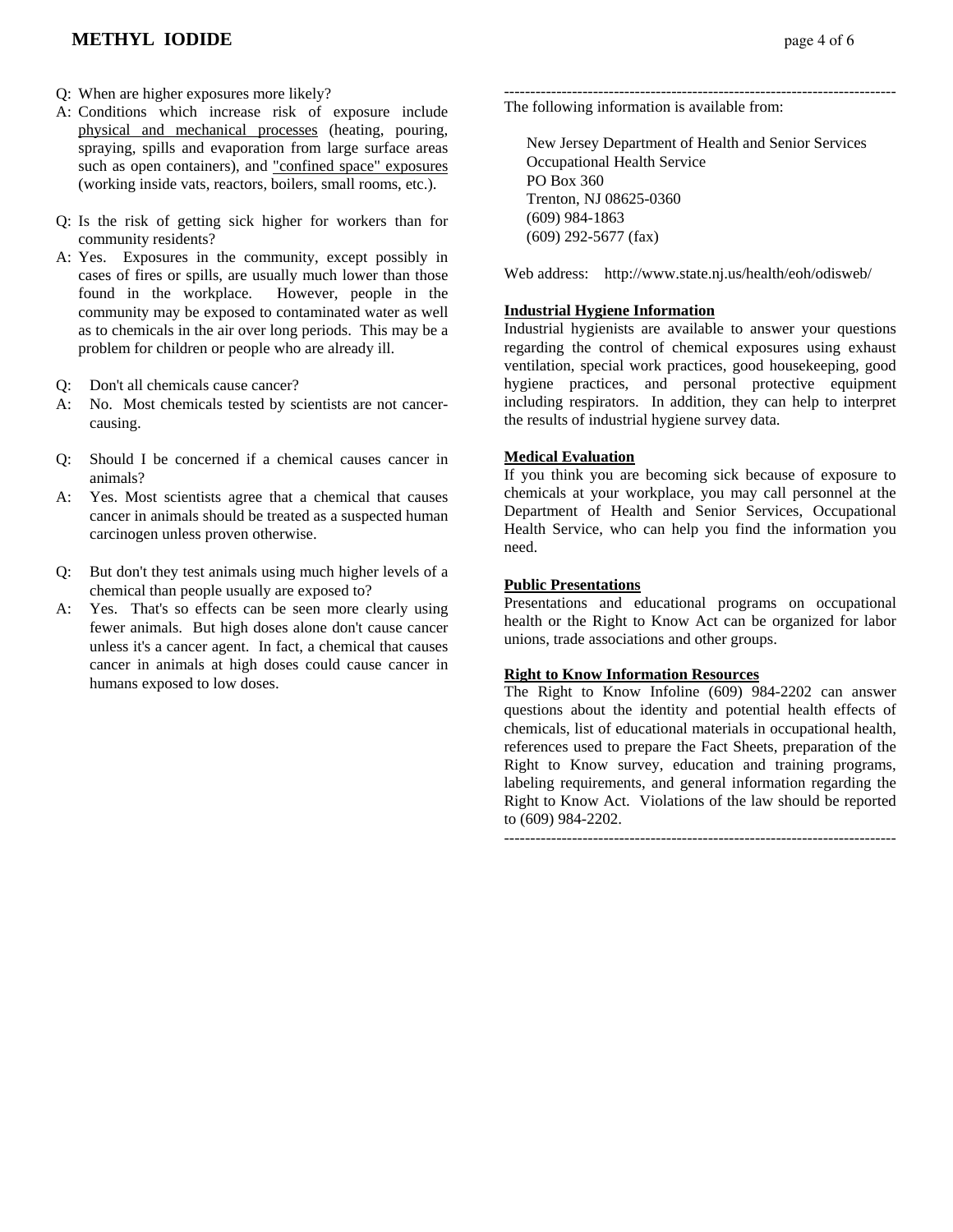### **DEFINITIONS**

**ACGIH** is the American Conference of Governmental Industrial Hygienists. It recommends upper limits (called TLVs) for exposure to workplace chemicals.

A **carcinogen** is a substance that causes cancer.

The **CAS number** is assigned by the Chemical Abstracts Service to identify a specific chemical.

A **combustible** substance is a solid, liquid or gas that will burn.

A **corrosive** substance is a gas, liquid or solid that causes irreversible damage to human tissue or containers.

**DEP** is the New Jersey Department of Environmental Protection.

**DOT** is the Department of Transportation, the federal agency that regulates the transportation of chemicals.

**EPA** is the Environmental Protection Agency, the federal agency responsible for regulating environmental hazards.

A **fetus** is an unborn human or animal.

A **flammable** substance is a solid, liquid, vapor or gas that will ignite easily and burn rapidly.

The **flash point** is the temperature at which a liquid or solid gives off vapor that can form a flammable mixture with air.

**HHAG** is the Human Health Assessment Group of the federal EPA.

**IARC** is the International Agency for Research on Cancer, a scientific group that classifies chemicals according to their cancer-causing potential.

A **miscible** substance is a liquid or gas that will evenly dissolve in another.

**mg/m3** means milligrams of a chemical in a cubic meter of air. It is a measure of concentration (weight/volume).

**MSHA** is the Mine Safety and Health Administration, the federal agency that regulates mining. It also evaluates and approves respirators.

A **mutagen** is a substance that causes mutations. A **mutation** is a change in the genetic material in a body cell. Mutations can lead to birth defects, miscarriages, or cancer.

**NAERG** is the North American Emergency Response Guidebook. It was jointly developed by Transport Canada, the United States Department of Transportation and the Secretariat of Communications and Transportation of Mexico. It is a guide for first responders to quickly identify the specific or generic hazards of material involved in a transportation incident, and to protect themselves and the general public during the initial response phase of the incident.

**NCI** is the National Cancer Institute, a federal agency that determines the cancer-causing potential of chemicals.

**NFPA** is the National Fire Protection Association. It classifies substances according to their fire and explosion hazard.

**NIOSH** is the National Institute for Occupational Safety and Health. It tests equipment, evaluates and approves respirators, conducts studies of workplace hazards, and proposes standards to OSHA.

**NTP** is the National Toxicology Program which tests chemicals and reviews evidence for cancer.

**OSHA** is the Occupational Safety and Health Administration, which adopts and enforces health and safety standards.

**PEOSHA** is the Public Employees Occupational Safety and Health Act, a state law which sets PELs for New Jersey public employees.

**ppm** means parts of a substance per million parts of air. It is a measure of concentration by volume in air.

A **reactive** substance is a solid, liquid or gas that releases energy under certain conditions.

A **teratogen** is a substance that causes birth defects by damaging the fetus.

**TLV** is the Threshold Limit Value, the workplace exposure limit recommended by ACGIH.

The **vapor pressure** is a measure of how readily a liquid or a solid mixes with air at its surface. A higher vapor pressure indicates a higher concentration of the substance in air and therefore increases the likelihood of breathing it in.